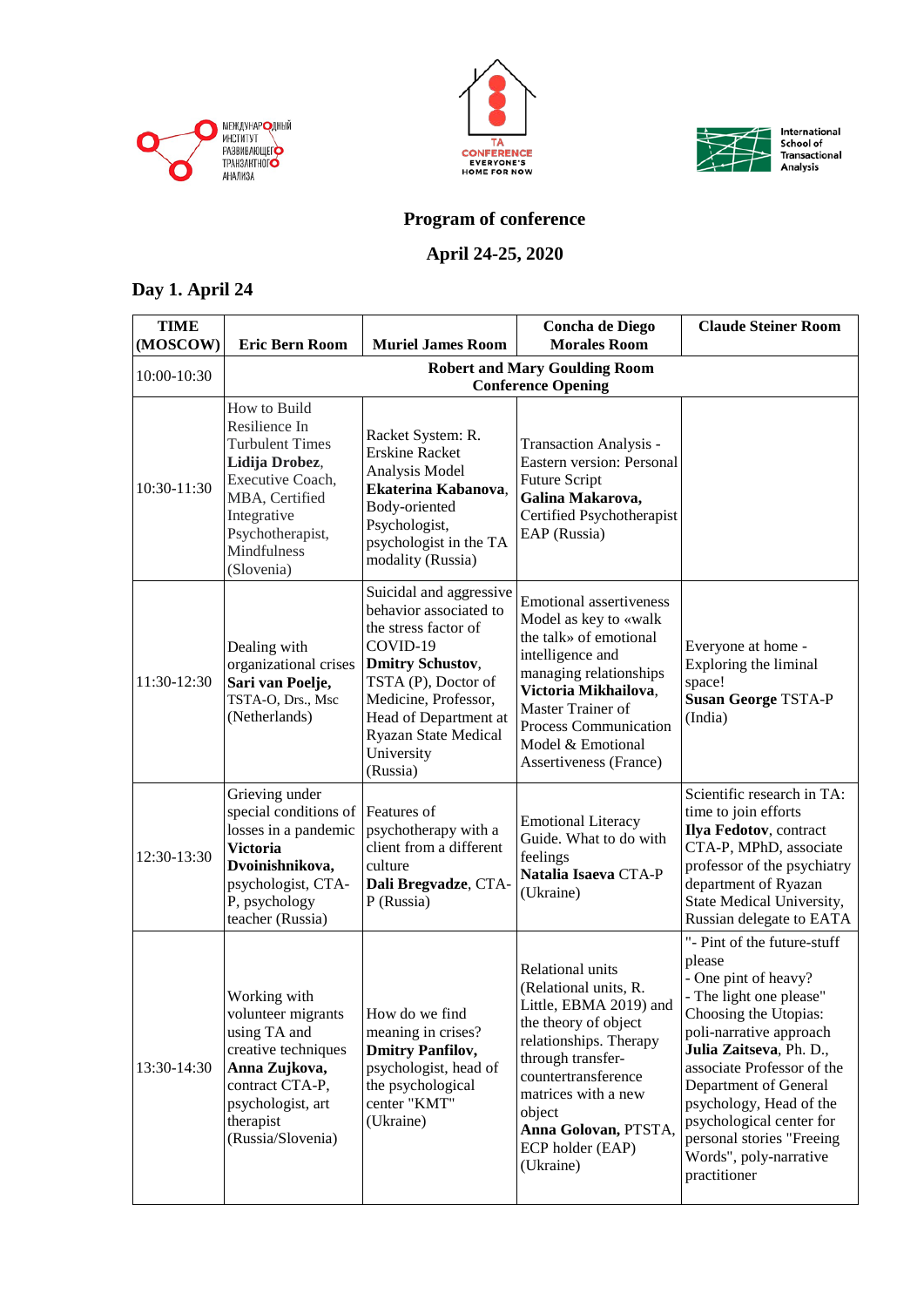





| <b>TIME</b><br>(MOSCOW) | <b>Eric Bern Room</b>                                                                                                                                                                                                                        | <b>Muriel James Room</b>                                                                                                                                                                                                                                                                                                 | <b>Concha de Diego</b><br><b>Morales Room</b>                                                                                                                                                                        | <b>Claude Steiner Room</b>                                                                                                                                                                                                        |  |
|-------------------------|----------------------------------------------------------------------------------------------------------------------------------------------------------------------------------------------------------------------------------------------|--------------------------------------------------------------------------------------------------------------------------------------------------------------------------------------------------------------------------------------------------------------------------------------------------------------------------|----------------------------------------------------------------------------------------------------------------------------------------------------------------------------------------------------------------------|-----------------------------------------------------------------------------------------------------------------------------------------------------------------------------------------------------------------------------------|--|
| 14:30-15:30             | Personal adaptations<br>and stress<br><b>Ekaterina</b><br>Bulgakova, PTSTA-<br>P, head of Trainers<br>Council of USTA<br>(Ukraine)                                                                                                           | Dreams of a client<br>during a crisis as a key<br>to a life script<br><b>Ekaterina Marinheiro</b><br>Fanha, contract CTA-<br>P, candidate for CIIP<br>(Certified International<br>Integrative<br>Psychotherapist),<br>Director of the<br>International School of<br><b>Transactional Analysis</b><br>(Russia / Portugal) | Work with couples<br>Ludmila Sjoholm,<br>PTSTA-P (Russia /<br>Finland)                                                                                                                                               |                                                                                                                                                                                                                                   |  |
|                         |                                                                                                                                                                                                                                              |                                                                                                                                                                                                                                                                                                                          | <b>Robert and Mary Goulding Room</b>                                                                                                                                                                                 |                                                                                                                                                                                                                                   |  |
| 15:30-17:00             | Speech in memory of Concha de Diego Morales<br>Jose Manuel Martínez Rodríguez, TSTA-P (Spain) Alicia Pelayo, CTA-P (Spain), Carmen Ruiz,<br>Certificated Integrative Psicotherapist. Psicologist, working with Children Sexual Abuse (Spain) |                                                                                                                                                                                                                                                                                                                          |                                                                                                                                                                                                                      |                                                                                                                                                                                                                                   |  |
| 17:00-18:00             | Supervision<br><b>Dmitry Schustov,</b><br>TSTA $(P)$ , Doctor of Supervision<br>Medicine, Professor,                                                                                                                                         | Ludmila Sjoholm,<br>PTSTA-P                                                                                                                                                                                                                                                                                              | Supervision<br>Ekaterina Bulgakova,<br>PTSTA-P, head of                                                                                                                                                              | Supervision<br>Nadejda Zujkova,                                                                                                                                                                                                   |  |
| 18:00-19:00             | Head of Department<br>at Ryazan State<br>Medical University<br>(Russia)                                                                                                                                                                      | (Russia / Finland)                                                                                                                                                                                                                                                                                                       | Trainers Council of<br><b>USTA</b><br>(Ukraine)                                                                                                                                                                      | PTSTA-P (Russia)                                                                                                                                                                                                                  |  |
| 19:00-19:30             | <b>Break</b>                                                                                                                                                                                                                                 |                                                                                                                                                                                                                                                                                                                          |                                                                                                                                                                                                                      |                                                                                                                                                                                                                                   |  |
| 19:30-20:30             | Repressed and<br>forbidden feelings<br>during isolation<br>Alla Dalit, Ph.D.,<br>CTA-P<br>(Russia/Montenegro)                                                                                                                                | Working with the body<br>component of the script<br>(integrative<br>psychotherapy R.<br>Erskina, integrative-<br>somatic psychotherapy<br>R. Selvam, body-<br>oriented approaches<br>that work with trauma)<br>Lena Kushnir,<br>Psychology teacher,<br>body-oriented therapist<br>(Russia)                               | Paradoxical Theory of<br>Change in TA<br><b>Manzar Vasily</b><br>psychoanalytically-<br>oriented therapist,<br>psychotherapist in the<br>method of integrative<br>psychotherapy by<br>Richard G. Erskine<br>(Russia) | Current Situation as a<br><b>Stress Factor in Patients</b><br>with Eating Disorders<br>Dina Kononova, PTSTA-<br>$P$ (Russia)                                                                                                      |  |
| 21.00-22.00             | Trauma<br>physiological<br>process with<br>psychological<br>consequences<br><b>Mario Salvador</b><br>PTSTA-P, CIIPTS,<br>Trainer and<br>Supervisor of<br><b>Brainspotting (BSP)</b><br>(Spain)                                               | Needs to be met in<br>relationships, R.<br>Erskine<br>Irina Pingareva,<br>contract CTA-P<br>(Russia)                                                                                                                                                                                                                     | Quarantine or how hard<br>is just "being"<br>Vladimir Gusakovsky,<br>TSTA-P, Ph.D. Phys.-<br>Math. Sciences ECP<br>(European Certified<br>Psychotherapist)                                                           | Ethical dilemmas and<br>principles of<br>psychotherapeutic help (as<br>applied to our day)<br>Nadejda Zujkova,<br>PTSTA-P, PhD of medical<br>Sciences; associate<br>Professor, Chairman of the<br><b>MOP-Association (Russia)</b> |  |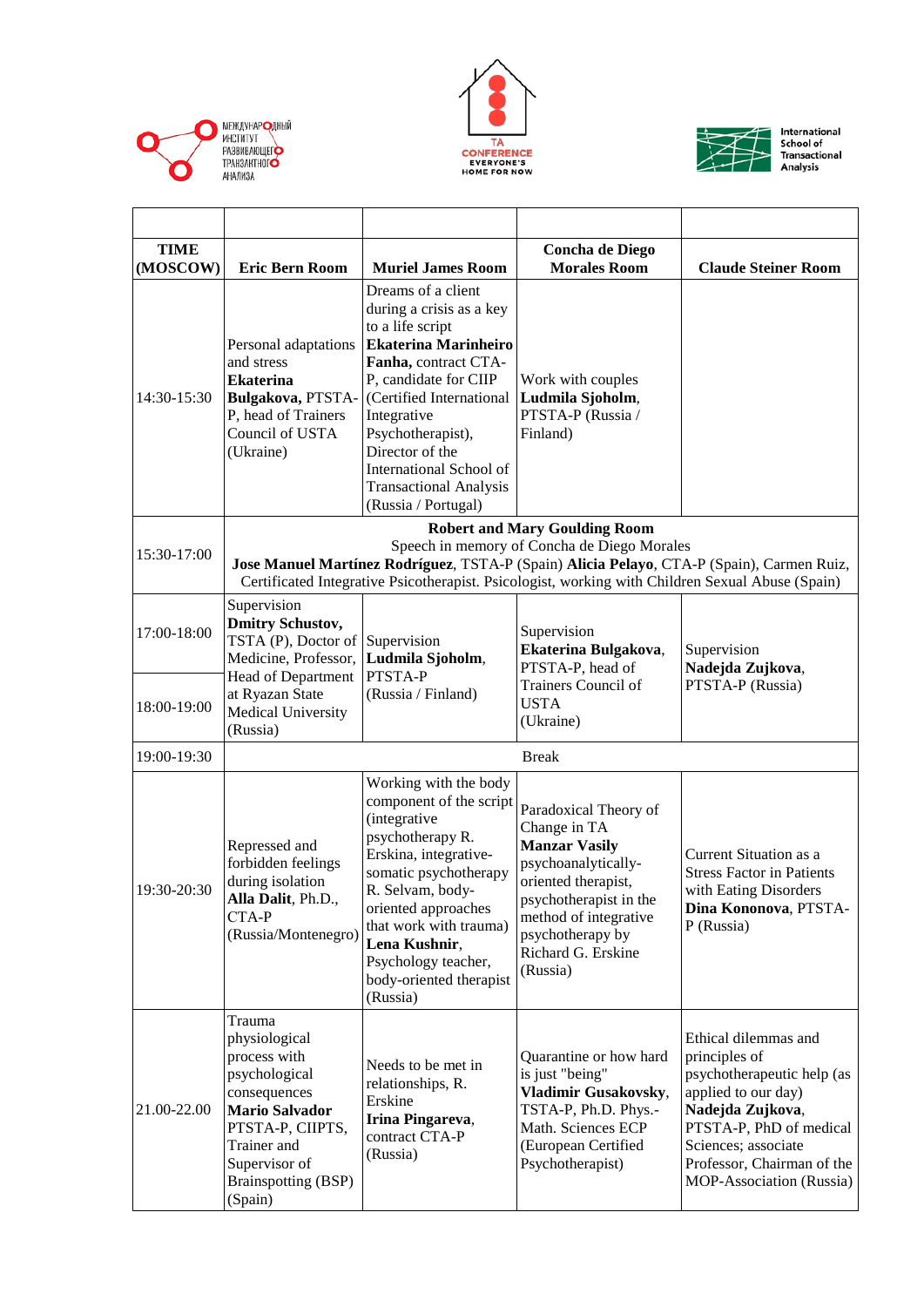





## **Day 2. April 25**

| <b>TIME</b><br>(MOSCOW) | <b>Eric Bern Room</b>                                                                                                                                                                | <b>Muriel James Room</b>                                                                                                                                                                                                                    | <b>Concha de Diego</b><br><b>Morales Room</b>                                                                                                                                                                                                                                                                           | <b>Claude Steiner Room</b>                                                                                                                                                                                                                                                  |
|-------------------------|--------------------------------------------------------------------------------------------------------------------------------------------------------------------------------------|---------------------------------------------------------------------------------------------------------------------------------------------------------------------------------------------------------------------------------------------|-------------------------------------------------------------------------------------------------------------------------------------------------------------------------------------------------------------------------------------------------------------------------------------------------------------------------|-----------------------------------------------------------------------------------------------------------------------------------------------------------------------------------------------------------------------------------------------------------------------------|
| 10:30-11:30             | Fear and behavioral<br>patterns in response<br>to isolation<br>depending on<br>attachment styles<br>Natalia Ayupova<br>contract CTA-P<br>(Russia)                                    | Situational leadership.<br>Business model for use<br>for counseling<br>organizations and<br>psychotherapy.<br>Olga Vyatkina, CTA-<br>P (Russia)                                                                                             | Working with emotions<br>in the borderline process<br>Natalya Ehonska-<br>Spencer, CTA-P,<br>PTSTA-P, CIIP, UT-<br><b>IIPTS</b> (Ukraine)                                                                                                                                                                               | The values of Counseling:<br>"How to find new<br>meanings in times of<br>crisis" Maria Ulrika<br>Widen, PTSTA-C, Art<br>therapist (Italy)                                                                                                                                   |
| 11:30-12:30             | <b>Essential Oils and</b><br><b>TA</b><br><b>Valentina</b><br>Mitrofanova,<br>contract CTA-P<br>(Russia)                                                                             | How to use high stress<br>situations to advance in<br>therapy. ONLINE<br>technique for<br>combining reliance on<br>bodily sensations (or<br>symptoms) and<br>transforming fantasy<br>Olga Milosevic,<br>contract CTA-P<br>(Ukraine/Croatia) | Breathing as an<br>instrument to dealing<br>with stress<br>Tatyana Sade,<br>physiotherapist, Certified<br>teacher in Hanna<br>Somatics and Clinical<br>Somatics, Body<br>therapist. (Ukraine)<br>To participate in the<br>workshop, you need a<br>Mat.<br>There will be a lot of<br>practical work lying on<br>the Mat. | How to satisfy hunger by<br>structure while sitting at<br>home in quarantine? Olga<br>Kochetkova-Korelova,<br>psychologist-consultant,<br>author and host of<br>webinars on living through<br>crises and changes, content<br>editor of the project<br>Psychologies (Russia) |
| 12:30-13:30             | <b>Robert and Mary Goulding Room</b><br>Working with anxiety Mark Widdowson, Ph.D, M.Sc (TA Psych), ECP,                                                                             |                                                                                                                                                                                                                                             |                                                                                                                                                                                                                                                                                                                         |                                                                                                                                                                                                                                                                             |
| 13:30-14:30             |                                                                                                                                                                                      |                                                                                                                                                                                                                                             |                                                                                                                                                                                                                                                                                                                         | PG.Dip.Couns, PGCertTLHE, FHEA Psychotherapist and Counsellor, TSTA-P (United Kingdom)                                                                                                                                                                                      |
| 14:30-15:30             | Self-harming<br>behavior.<br>Psychoanalytic look<br>at this phenomenon<br>with illustrations<br>from fiction<br>Anna Zykova,<br>Ph.D. candidate<br>OPP,<br>IPPaP teacher<br>(Russia) | Supervision in therapy<br><b>Volodin Boris</b><br>Yurievich, MD,<br>professor, TSTA-P<br>(Russia)                                                                                                                                           | Working styles<br>Dmitry Kasjanov,<br>psychologist, publisher<br>("Metanoia"), translator<br>(Russia)                                                                                                                                                                                                                   | Discussion. Human in the<br>modern world:<br>Features of the<br>development of the<br>civilization in modern<br>context. How it affects<br>psychotherapy and<br>education<br>Marina Sokovnina,<br>candidate CTA-E,<br>pedagogical psychologist,<br>teacher MIR-TA (Russia)  |
| 15:30-16:30             |                                                                                                                                                                                      |                                                                                                                                                                                                                                             |                                                                                                                                                                                                                                                                                                                         | How to use the experience<br>of the moment to succeed<br>tomorrow<br><b>Christine Chevalier,</b><br>TSTA-O, TSTA-C<br>(France)                                                                                                                                              |